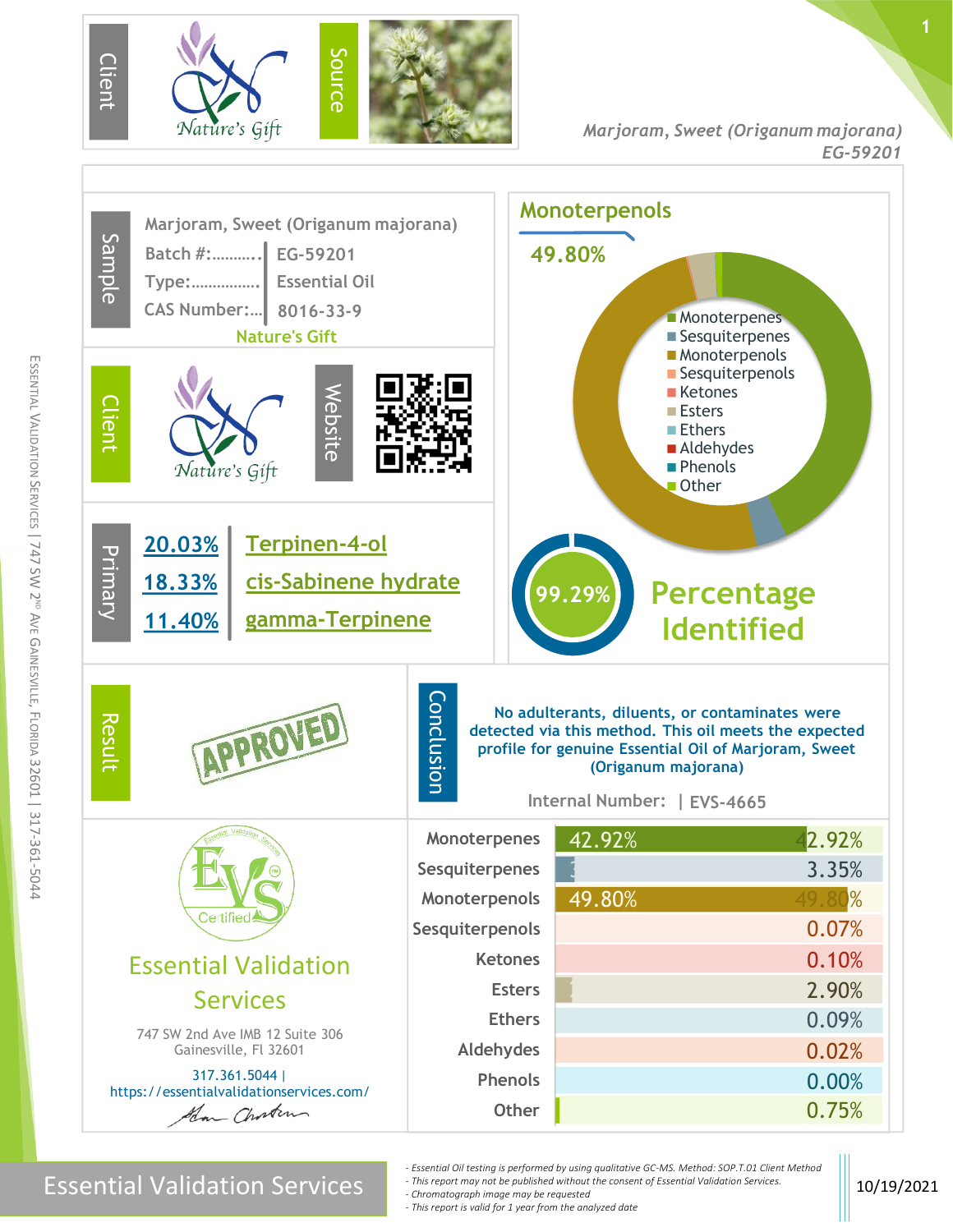

*Marjoram, Sweet (Origanum majorana)*

**2**

| <b>Total Percentage</b> |           | 99.29% |                            |                        |
|-------------------------|-----------|--------|----------------------------|------------------------|
| <b>Number</b>           | <b>RT</b> | Area % | <b>Compound Name</b>       | <b>Chemical Family</b> |
| 1                       | 7.90      | 1.14%  | alpha-Thujene              | Monoterpene            |
| $\overline{2}$          | 8.15      | 0.88%  | alpha-Pinene               | Monoterpene            |
| $\overline{3}$          | 8.76      | 0.03%  | Camphene                   | Monoterpene            |
| 4                       | 9.73      | 7.53%  | Sabinene                   | Monoterpene            |
| 5                       | 9.87      | 0.52%  | beta-Pinene                | Monoterpene            |
| 6                       | 10.28     | 0.06%  | Octan-3-one                | Aliphatic Ketone       |
| $\overline{7}$          | 10.46     | 2.20%  | Myrcene                    | Monoterpene            |
| 8                       | 10.99     | 0.08%  | Pseudolimonene             | Monoterpene            |
| 9                       | 11.10     | 0.77%  | alpha-Phellandrene         | Monoterpene            |
| 10                      | 11.60     | 7.95%  | alpha-Terpinene            | Monoterpene            |
| 11                      | 11.90     | 1.91%  | para-Cymene                | Monoterpene            |
| 12                      | 12.13     | 4.88%  | Limonene                   | Monoterpene            |
| 13                      | 12.49     | 0.04%  | (Z)-beta-Ocimene           | Monoterpene            |
| 14                      | 12.95     | 0.08%  | (E)-beta-Ocimene           | Monoterpene            |
| 15                      | 13.48     | 11.40% | gamma-Terpinene            | Monoterpene            |
| 16                      | 13.97     | 4.48%  | trans-Sabinene hydrate     | Monoterpenol           |
| 17                      | 14.66     | 3.45%  | Terpinolene                | Monoterpene            |
| 18                      | 14.85     | 0.03%  | para-Cymenene              | Monoterpene            |
| 19                      | 15.46     | 18.33% | cis-Sabinene hydrate       | Monoterpenol           |
| 20                      | 15.61     | 0.02%  | Nonanal                    | Aliphatic Aldehyde     |
| 21                      | 15.88     | 0.03%  | 1,3,8-para-Menthatriene    | Monoterpene            |
| 22                      | 16.42     | 1.57%  | cis-para-Menth-2-en-1-ol   | Monoterpenol           |
| 23                      | 17.11     | 0.09%  | trans-Pinocarveol          | Monoterpenol           |
| 24                      | 17.25     | 0.83%  | trans-para-Menth-2-en-1-ol | Monoterpenol           |
| 25                      | 17.55     | 0.03%  | cis-Limonene oxide         | Monoterpene Ether      |
| 26                      | 18.60     | 0.07%  | <b>Borneol</b>             | Monoterpenol           |
| 27                      | 19.13     | 20.03% | Terpinen-4-ol              | Monoterpenol           |
| 28                      | 19.32     | 0.07%  | para-Cymen-8-ol            | Monoterpenol           |
| 29                      | 19.71     | 3.65%  | alpha-Terpineol            | Monoterpenol           |
| 30                      | 19.77     | 0.26%  | cis-Piperitol              | Monoterpenol           |
| 31                      | 20.32     | 0.37%  | trans-Piperitol            | Monoterpenol           |
| 32                      | 20.77     | 0.02%  | trans-Carveol              | Monoterpenol           |
| 33                      | 21.07     | 0.03%  | <b>Nerol</b>               | Monoterpenol           |
| 34                      | 21.84     | 0.04%  | Carvone                    | Monoterpene Ketone     |
| 35                      | 22.27     | 2.73%  | Linalyl acetate            | Monoterpene Ester      |

ESSENTIAL  $\leq$ 

m SSENTIAL  $\,<$ 

ALIDATION

ALIDATION

## $\text{Essen}$  and the consential validation Services  $\text{Essen}$  and  $\text{Essen}$  and  $\text{Essen}$  and  $\text{Essen}$  and  $\text{Essen}$  and  $\text{Essen}$  and  $\text{Essen}$  and  $\text{Essen}$  and  $\text{Essen}$  and  $\text{Essen}$  and  $\text{Essen}$  and  $\text{Essen}$  and  $\text{Essen}$  and  $\text{$

*- Chromatograph image may be requested*

*- This report is valid for 1 year from the analyzed date*

*<sup>-</sup> Essential Oil testing is performed by using qualitative GC-MS. Method: SOP.T.01 Client Method*

*<sup>-</sup> This report may not be published without the consent of Essential Validation Services.*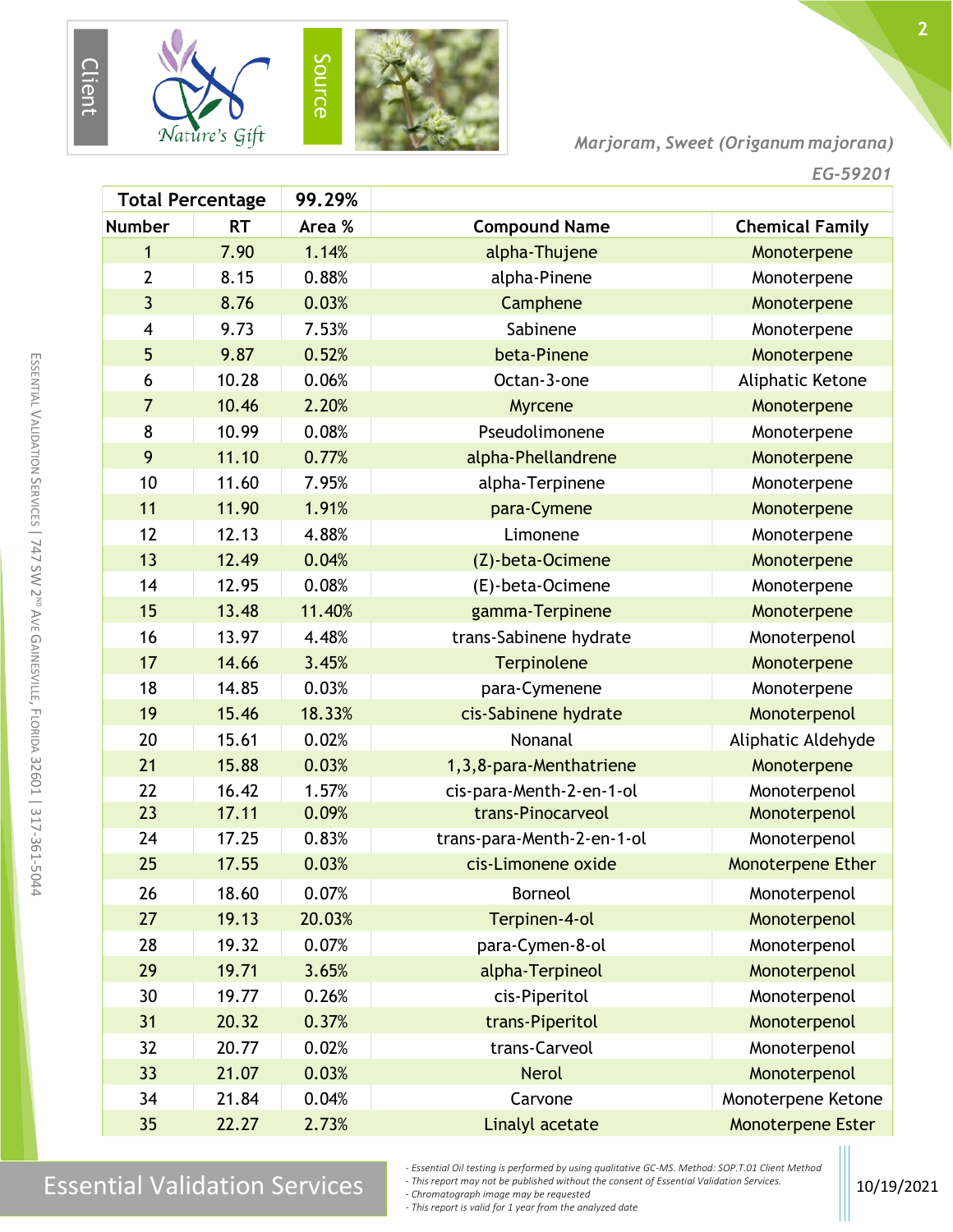

*Marjoram, Sweet (Origanum majorana)*

|               |           |        |                       | EU-JYZU I                |
|---------------|-----------|--------|-----------------------|--------------------------|
| <b>Number</b> | <b>RT</b> | Area % | <b>Compound Name</b>  | <b>Chemical Family</b>   |
| 36            | 23.288    | 0.02%  | Citronellyl formate   | Monoterpene Ester        |
| 37            | 24.23     | 0.04%  | Terpinen-4-yl acetate | Monoterpene Ester        |
| 38            | 24.56     | 0.04%  | <b>Tridecane</b>      | Alkane                   |
| 39            | 25.77     | 0.41%  | delta-Elemene         | Sesquiterpene            |
| 40            | 27.02     | 0.04%  | Neryl acetate         | <b>Monoterpene Ester</b> |
| 41            | 27.87     | 0.07%  | Geranyl acetate       | Monoterpene Ester        |
| 42            | 29.42     | 2.07%  | beta-Caryophyllene    | Sesquiterpene            |
| 43            | 30.19     | 0.04%  | Aromadendrene         | Sesquiterpene            |
| 44            | 30.88     | 0.09%  | alpha-Humulene        | Sesquiterpene            |
| 45            | 31.93     | 0.01%  | Germacrene D          | Sesquiterpene            |
| 46            | 32.23     | 0.01%  | beta-Guaiene          | Sesquiterpene            |
| 47            | 32.37     | 0.03%  | Viridiflorene         | Sesquiterpene            |
| 48            | 32.54     | 0.65%  | Bicyclogermacrene     | Sesquiterpene            |
| 49            | 33.06     | 0.02%  | (E,E)-alpha-Farnesene | Sesquiterpene            |
| 50            | 33.26     | 0.01%  | gamma-Cadinene        | Sesquiterpene            |
| 51            | 33.50     | 0.01%  | delta-Cadinene        | Sesquiterpene            |
| 52            | 35.68     | 0.05%  | Spathulenol           | Sesquiterpenol           |
| 53            | 35.85     | 0.06%  | Caryophyllene oxide   | Sesquiterpene Ether      |
| 54            | 37.84     | 0.02%  | Isospathulenol        | Sesquiterpenol           |
|               |           |        |                       |                          |
|               |           |        |                       |                          |
|               |           |        |                       |                          |
|               |           |        |                       |                          |
|               |           |        |                       |                          |
|               |           |        |                       |                          |
|               |           |        |                       |                          |
|               |           |        |                       |                          |
|               |           |        |                       |                          |
|               |           |        |                       |                          |
|               |           |        |                       |                          |
|               |           |        |                       |                          |
|               |           |        |                       |                          |
|               |           |        |                       |                          |
|               |           |        |                       |                          |
|               |           |        |                       |                          |
|               |           |        |                       |                          |

E

*- Essential Oil testing is performed by using qualitative GC-MS. Method: SOP.T.01 Client Method*

*- This report may not be published without the consent of Essential Validation Services.*

*- Chromatograph image may be requested*

*- This report is valid for 1 year from the analyzed date*